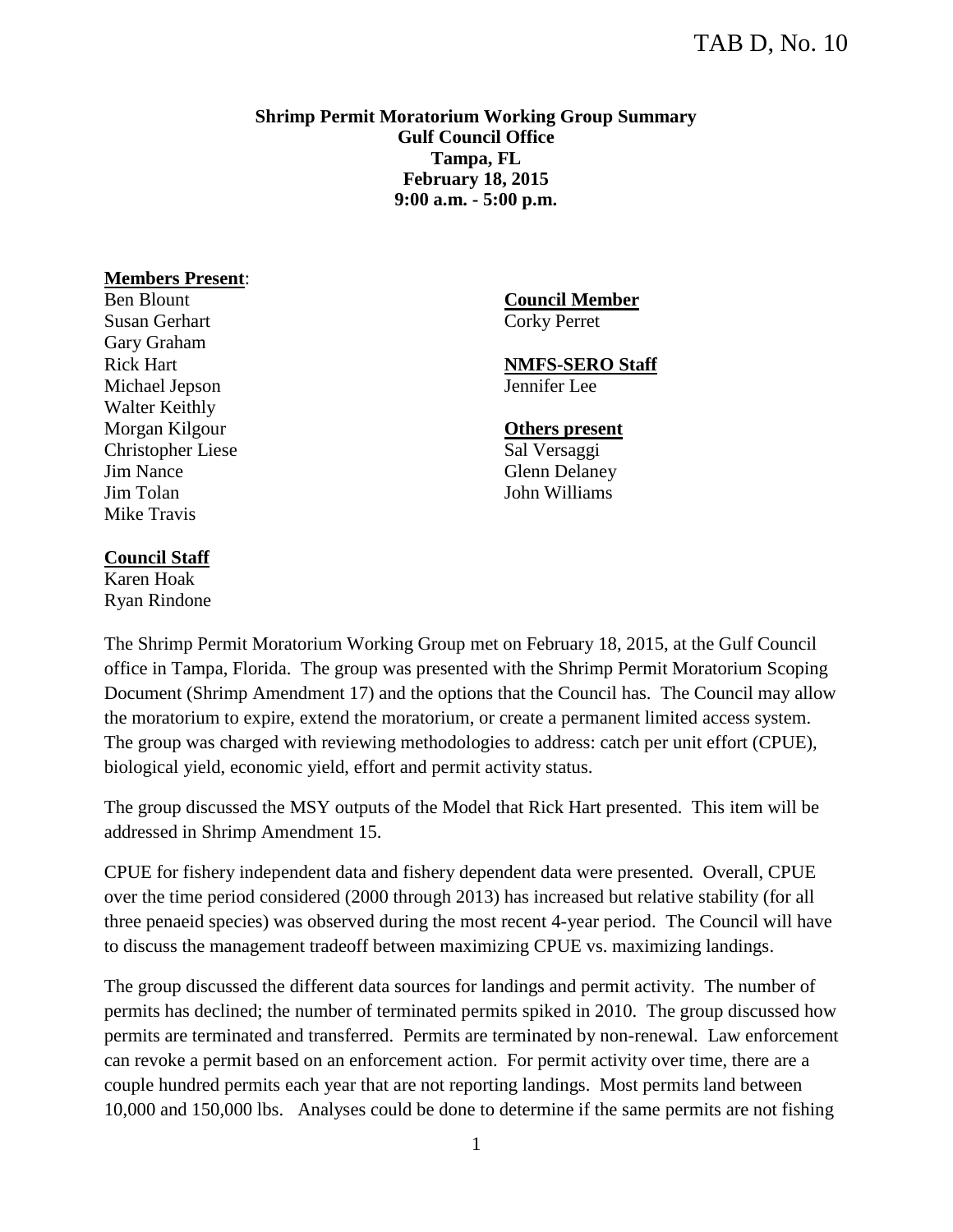from year to year, but the analysis would be complex. It was noted that there are many vessels that

are considered "not fishing" but are pursuing other fisheries. Other non-fishing permits are for site permits (people that are trawling for reasons other than shrimping) and need to maintain a valid permit for these sporadic purposes because they may harvest shrimp when engaging in these activities. It was noted that the annual landings survey (ALS) that NMFS sends to all permit holders allows them to self-report landings and helps to avoid problems with dealer compliance. There is congruency between the ALS and the Gulf Shrimp Survey (GSS) with respect to landings. It was also clarified that the GSS data are what are used in the CPUE estimates. The metrics used to calculate CPUE were approved by the group.

Permit activity status was discussed by the group. Several analyses could be conducted including: number of transfers per year, vessel number changes by year, number of active permit holders, vessel lists to look at exit/entry, vessel age, vessel owner age, and landings by permit. It was decided that for permit activity, it may be more appropriate to address landings by permit and not necessarily transfers of permits. It was noted that landings history is attached to the permit and transfers with the permit. The group also thought that the number of new entrants into the fishery would be useful. During discussion it was noted that permits are currently worth upwards of \$7000. For the qualification levels, if the Council chooses to add this analysis, latent permitsdefined as "those with no landings"- could be addressed according to certain time periods (such as all years or certain number of years). The group felt that these data should come from multiple databases. Industry representatives were concerned with a reduction based on no landings. Expense and upkeep of vessels could be why there are no landings. It was noted that these analyses may not be necessary if the Council is not interested in reducing the number or permits but instead would like to maintain the number of permits. Additional analyses that would be useful is to determine if the same permits and proportion of permits are latent from year to year, or if this ratio of active: latent permits has changed.

For economic analyses, there was discussion on the current state of the fishery shrimp ex-vessel revenue has likely gone up in the past couple of years even though landings have been relatively stable because shrimp prices have increased. However, the cost of fuel has also gone up. Economic conditions that were presented to the group include: price of fuel, price of shrimp, shrimp landings per gallon of fuel, and the annual revenue divided by the annual fuel cost. Other analyses not already covered in discussion include: fuel cost per day, annual fuel usage, % of total cost that is fuel, labor cost per day, and net revenue and returns. The moratorium as is, is probably not binding, but it acts as an insurance policy for the future in case the situation of the fishery changes. There was some discussion on the decrease in infrastructure of the fishery. There was some discussion on the decrease in service businesses that support the shrimp industry. These support businesses are important to the communities that depend upon them.

The community make-up of the shrimp fishery was presented by regional quotient or what percentage shrimp makes up of each community's total harvest. The regional quotient is derived from inshore and offshore harvest. Communities were Gulf-wide. The analysis indicates that